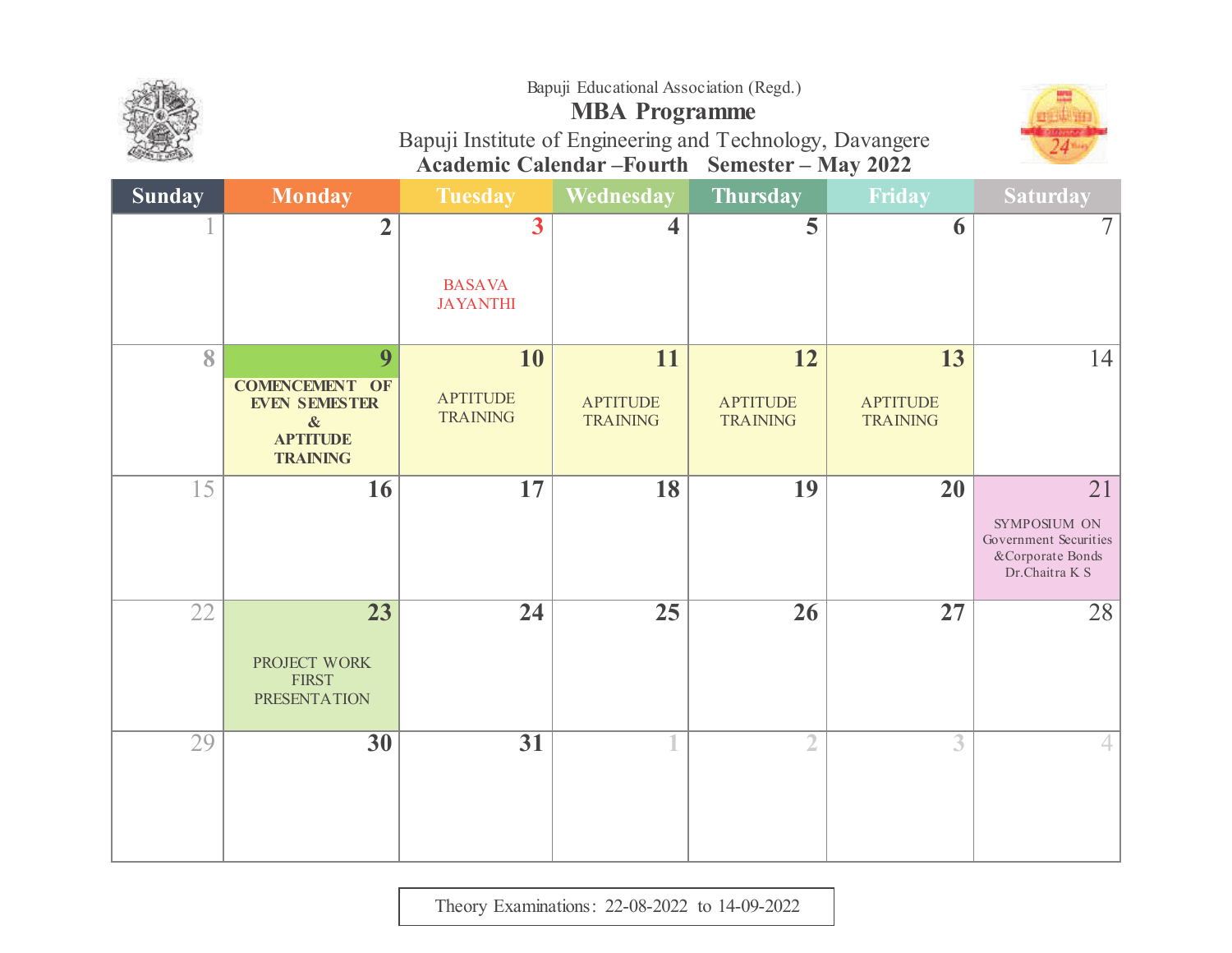

## **MBA Programme**



Bapuji Institute of Engineering and Technology, Davangere **Academic Calendar –Fourth Semester – June <sup>2022</sup>**

| <b>Sunday</b> | <b>Monday</b>                                                     | <b>Tuesday</b>         | Wednesday              | Thursday                                                               | Friday                                                       | <b>Saturday</b>                                           |
|---------------|-------------------------------------------------------------------|------------------------|------------------------|------------------------------------------------------------------------|--------------------------------------------------------------|-----------------------------------------------------------|
| 29            | 30                                                                | 31                     |                        | $\overline{2}$                                                         | $\overline{3}$                                               | 4 <br>24 <sup>th</sup><br><b>GRADUATION</b><br><b>DAY</b> |
| 5             | 6                                                                 | $\overline{7}$         | 8                      | 9                                                                      | <b>10</b>                                                    | 11                                                        |
| 12            | 13<br><b>PROJECT WORK</b><br><b>SECOND</b><br><b>PRESENTATION</b> | 14                     | 15                     | 16<br>FIRST IA TEST                                                    | 17<br>FIRST IA TEST                                          | 18<br>FIRST IA TEST                                       |
| 19            | $\overline{20}$                                                   | $\overline{21}$        | $\overline{22}$        | $\overline{23}$<br>PROJECT WORK<br><b>THIRD</b><br><b>PRESENTATION</b> | $\overline{24}$<br><b>ANNOUNCEMEN</b><br><b>TOF IA MARKS</b> | $\overline{25}$<br><b>SYMPOSIUM 2</b>                     |
| 26            | 27<br><b>MENTORING</b>                                            | 28<br><b>MENTORING</b> | 29<br><b>MENTORING</b> | 30                                                                     |                                                              | 2                                                         |

Theory Examinations: 22-08-2022 to 14-09-2022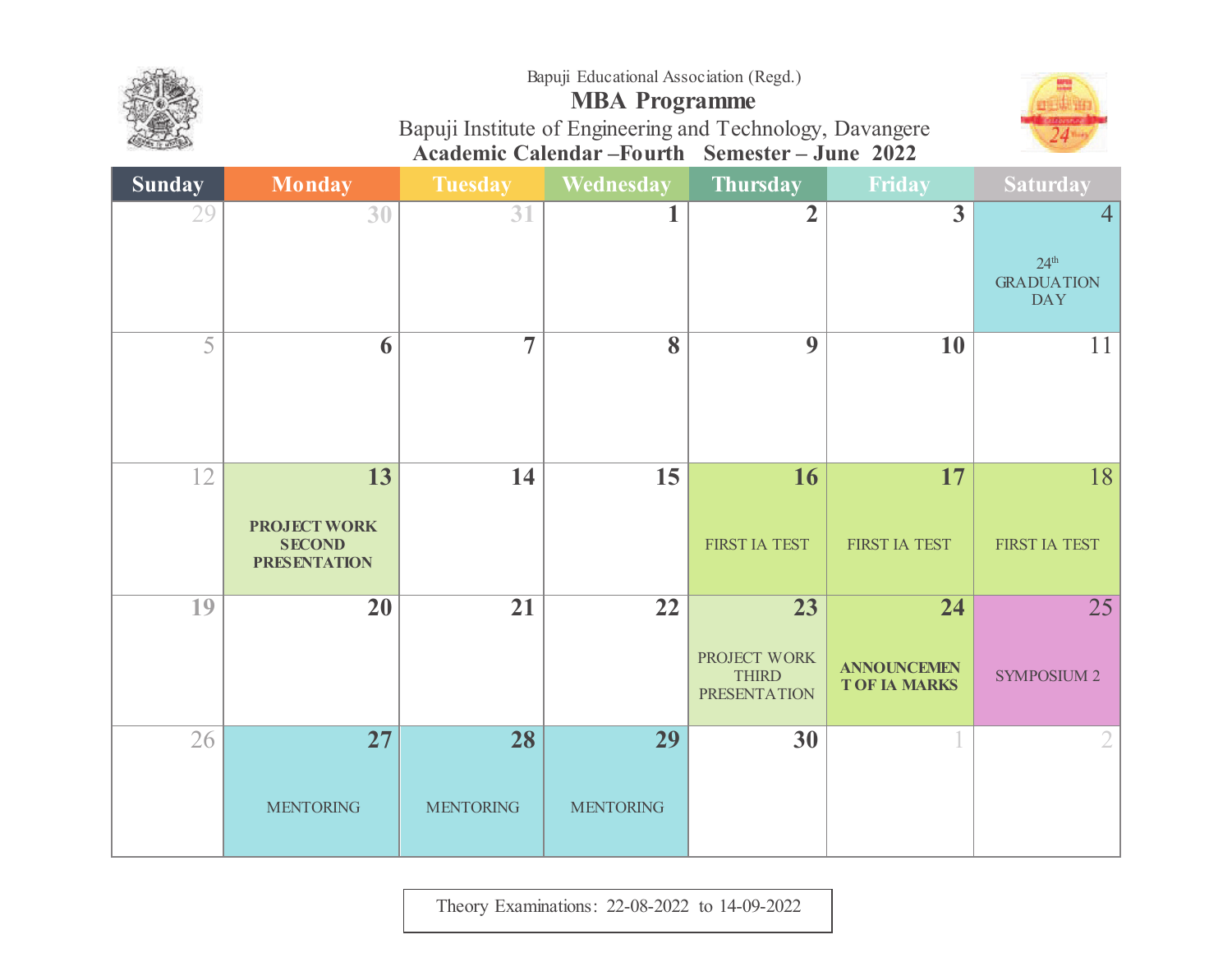







| <b>Sunday</b>           | <b>Monday</b>           | <b>Tuesday</b>              | <b>Wednesday</b>            | <b>Thursday</b>                                | Friday                  | <b>Saturday</b>                                 |
|-------------------------|-------------------------|-----------------------------|-----------------------------|------------------------------------------------|-------------------------|-------------------------------------------------|
| 26                      | 27                      | 28                          | 29                          | 30                                             | 1                       | $\overline{2}$                                  |
|                         |                         |                             |                             |                                                | OCTAGON-2K22            | OCTAGON-2K22                                    |
| 3                       | $\overline{\mathbf{4}}$ | $\overline{\mathbf{5}}$     | 6                           | $\overline{7}$                                 | $\overline{\mathbf{8}}$ | $\overline{9}$                                  |
| 10                      | 11                      | 12                          | 13                          | 14                                             | 15                      | 16<br><b>SPORTS DAY</b><br>Prof.Satish D Raikar |
| 17                      | 18                      | 19<br><b>SECOND IA TEST</b> | 20<br><b>SECOND IA TEST</b> | 21<br><b>SECOND IA TEST</b>                    | 22                      | 23<br><b>STUDY TOUR</b>                         |
| 24<br><b>STUDY TOUR</b> | 25<br><b>STUDY TOUR</b> | 26<br><b>STUDY TOUR</b>     | 27                          | 28<br><b>ANNOUNCEMET</b><br><b>OF IA MARKS</b> | 29                      | 30                                              |
| 31                      | 1                       | $\overline{2}$              | 3                           | $\overline{4}$                                 | 5                       | 6                                               |

Theory Examinations: 22-08-2022 to 14-09-2022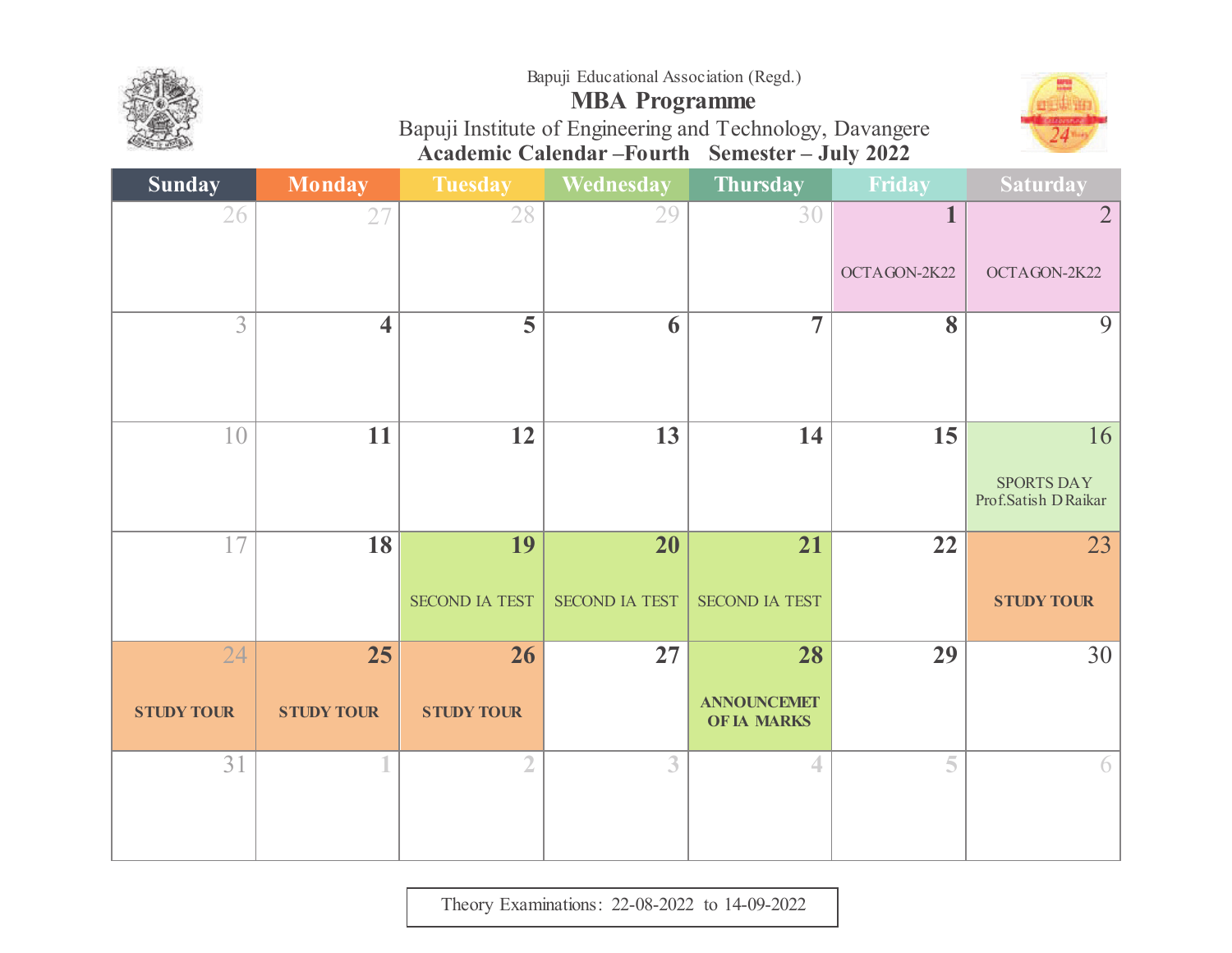





## **MBA Programme** Bapuji Institute of Engineering and Technology, Davangere**Academic Calendar –Fourth Semester – August <sup>2022</sup>**

| <b>Sunday</b>     | Monday                            | <b>Tuesday</b>   | <b>Wednesday</b>                       | <b>Thursday</b>  | Friday                            | <b>Saturday</b>                   |
|-------------------|-----------------------------------|------------------|----------------------------------------|------------------|-----------------------------------|-----------------------------------|
| 31                | 1                                 | $\overline{2}$   | $\overline{\mathbf{3}}$                | 4                | 5                                 | 6                                 |
|                   |                                   | <b>MENTORING</b> | <b>MENTORING</b>                       | <b>MENTORING</b> |                                   |                                   |
| $\overline{\tau}$ | $\overline{\mathbf{8}}$           | 9                | <b>10</b>                              | 11               | $\overline{12}$                   | $\overline{13}$                   |
|                   |                                   | <b>MOHARAM</b>   |                                        |                  |                                   | <b>FAREWELL</b>                   |
| 14                | 15                                | 16               | 17                                     | 18               | 19                                | 20                                |
|                   | <b>INDEPENDENC</b><br><b>EDAY</b> | THIRD IA TEST    | THIRD IA TEST                          | THIRD IA TEST    | <b>ANNOUNCEMET</b><br>OF IA MARKS | <b>LAST WORKING</b><br><b>DAY</b> |
| 21                | 22                                | 23               | 24                                     | 25               | 26                                | 27                                |
| $\overline{28}$   | 29                                | $\overline{30}$  | 31<br><b>GANESH</b><br><b>CHATURTI</b> |                  | $\overline{2}$                    | $\overline{3}$                    |

Theory Examinations: 22-08-2022 to 14-09-2022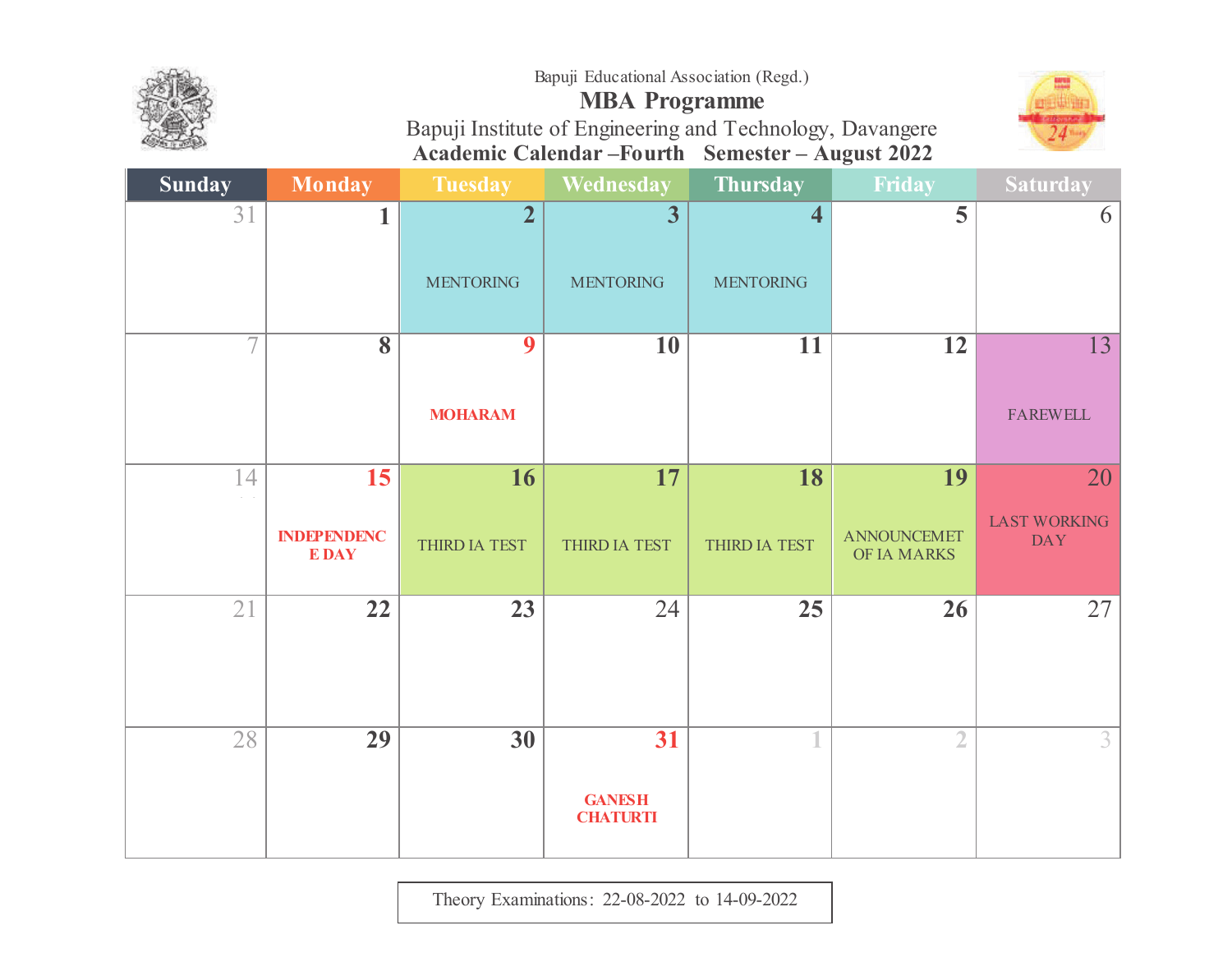

**MBA PROGRAMME**

**Bapuji Institute of Engineering & Technology , Davanagere**

 $24<sup>1</sup>$ 

|  | Tentative Time Table Effective from 09/05/2022 |
|--|------------------------------------------------|
|--|------------------------------------------------|

|           | <b>Fourth Semester</b><br><b>CORE FINANCE</b> |                       |                |                       |                       |                      |  |                |                  |
|-----------|-----------------------------------------------|-----------------------|----------------|-----------------------|-----------------------|----------------------|--|----------------|------------------|
| Day/Time  | $9.00 - 10.00$                                | $10.00 - 11:00$       | 11.00-<br>1130 | $11:30 - 12.30$       | 12.30-01.30           | $ 01.30 -$<br> 02.30 |  | 02.30-03.30    | $3.30 - 04 - 30$ |
| Monday    | 20MBAFM404                                    | 20MBAFM401            |                | 20MBAFM401(BL)        | Library Reading /Tuto |                      |  | 20MBAFM406     | Project Work/CSD |
| Tuesday   | Library Reading /Tutorial                     | 20MBAFM406            | B              | 20MBAFM406            | 20MBAFM404            | ┶                    |  | 20MBAFM405     | Project Work/CSD |
| Wednesday | 20MBAFM402                                    | 20MBAFM401            | R<br>E         | Library Reading /Tuto | 20MBAFM405            | N                    |  | 20MBAFM406(BL) | Project Work/CSD |
| Thursday  | Library Reading /Tutorial                     | 20MBAFM403            | A              | 20MBAFM402            | 20MBAFM405            | C                    |  | 20MBAFM405(BL) | Project Work/CSD |
| Friday    | 20MBAFM403                                    | Library Reading /Tute | K              | 20MBAFM404(BL)        | 20MBAFM402(BL)        | H                    |  | 20MBAFM401     | <b>PW</b>        |
| Saturday  | 20MBAFM403                                    | 20MBAFM402            |                | 20MBAFM404            | 20MBAFM403(BL)        |                      |  |                |                  |

## **Subjects**

#### $\overline{\text{SH}}$ **Faculty Name**

| 20MBAFM401 - Risk Management and Insurance                                    | Dr.Sujithkumar SH  |
|-------------------------------------------------------------------------------|--------------------|
| 20MBAFM402 - Financial Derivatives                                            | Dr.G Y Vishwanath  |
| 20MBAFM403 - Indirect Taxation                                                | Dr. Chaitra K S    |
| 20MBAFM404 - Mergers, Acquisitions & Corporate Restructuri Dr. G Y Vishwanath |                    |
| 20MBAFM405 - Corporate ValuationFinancial Services                            | Dr. Chaitra K S    |
| 20MBAFM406-International Financial Management                                 | Dr.Sujithkumar S H |

| PW : PROJECT WORK ; CSD: SESSION ON SKILLS |
|--------------------------------------------|
| <b>BL: BUSINESS LAB</b>                    |

| OCTAGON 2K22: 01-02 July22 |  |  |
|----------------------------|--|--|
|                            |  |  |

| First Internals $ 16 - 18 \text{ June}, 22 $ |
|----------------------------------------------|
| Second Internal $21 - 23$ July, $22$         |
| Third Internals 16-18 Aug, 22                |

| Last Working Day: 20-08-2022 |            |
|------------------------------|------------|
| <b>Theory Exams:</b>         | 22-08-2022 |

**Faculty In charge H O D Director**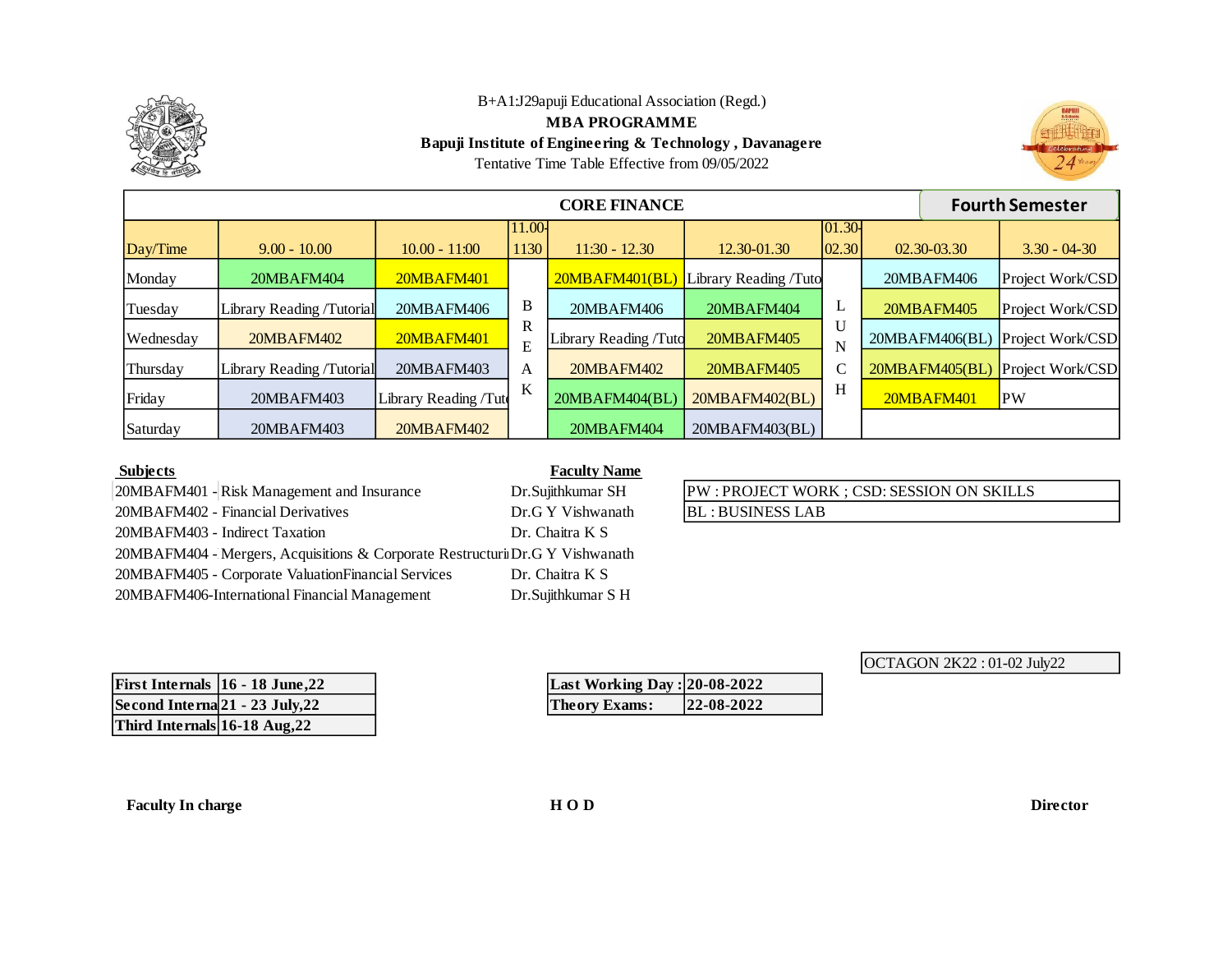

#### Bapuji Educational Association (Regd.) **MBA PROGRAMME Bapuji Institute of Engineering & Technology , Davanagere** Tentative Time Table Effective from 09/05/2022



|           | <b>CORE MARKETING</b><br><b>Fourth Semester</b> |                       |                |                          |                       |                    |                       |                  |  |  |
|-----------|-------------------------------------------------|-----------------------|----------------|--------------------------|-----------------------|--------------------|-----------------------|------------------|--|--|
| Day/Time  | $9.00 - 10.00$                                  | $10.00 - 11:00$       | 11.00-<br>1130 | $11:30 - 12.30$          | 12.30-01.30           | $ 01.30-$<br>02.30 | 02.30-03.30           | $3.30 - 04 - 30$ |  |  |
| Monday    | 20MBAMM401                                      | 20MBAMM406(BL)        |                | 20MBAMM404               | Library Reading /Tuto |                    | 20MBAMM401            | PW/CSD           |  |  |
| Tuesday   | Library Reading /Tutorial                       | 20MBAMM403            | B              | 20MBAMM402               | 20MBAMM403(BL)        | L                  | 20MBAMM402            | PW/CSD           |  |  |
| Wednesday | 20MBAMM406                                      | 20MBAMM405            | R<br>E         | Library Reading /Tutoria | 20MBAMM403            | U<br>N             | 20MBAMM402(BL) PW/CSD |                  |  |  |
| Thursday  | Library Reading /Tutorial                       | 20MBAMM405            | A              | 20MBAMM405(BL)           | 20MBAMM402            | C                  | 20MBAMM401            | PW/CSD           |  |  |
| Friday    | 20MBAMM404(BL)                                  | Library Reading /Tuto | K              | 20MBAMM403               | 20MBAMM406            | Н                  | 20MBAMM404            | <b>PW</b>        |  |  |
| Saturday  | 20MBAMM405                                      | 20MBAMM406            |                | 20MBAMM401(BL)           | 20MBAMM404            |                    |                       |                  |  |  |

#### **Subjects**

20MBAMM401 - B2B Marketing Management 20MBAMM403- Digital Marketing Management 20MBAMM404 -Strategic Brand Management 20MBAMM406 - International Marketing Management 20MBAMM405-Agri Business Marketing Prof. Vijay K S 20MBAMM402- Logistics and Supply Chain Management Prof. Muhammed M BL : BUSINESS LAB

| First Internals $16 - 18$ June, $22$ | <b>Last Working Day:</b> | $ 20-08-2022$ |
|--------------------------------------|--------------------------|---------------|
| Second Intern 21 - 23 July, 22       | <b>Theory Exams:</b>     | $ 22-08-2022$ |
| Third Internal 16-18 Aug, 22         |                          |               |

**Faculty In charge H O D Director**

## **Faculty Name**

**BL:** Business Lab Prof Satish D Raikar Dr.Navin Nagaraj Prof.Muhammed M Prof Pooja Patil

| <b>Last Working Day:</b> | 20-08-2022 |
|--------------------------|------------|
| <b>Theory Exams:</b>     | 22-08-2022 |

# Dr.Prakash S Alalageri PW : PROJECT WORK ; CSD: SESSION ON SKILLS

**OCTAGON 2K22 : 01-02 July22**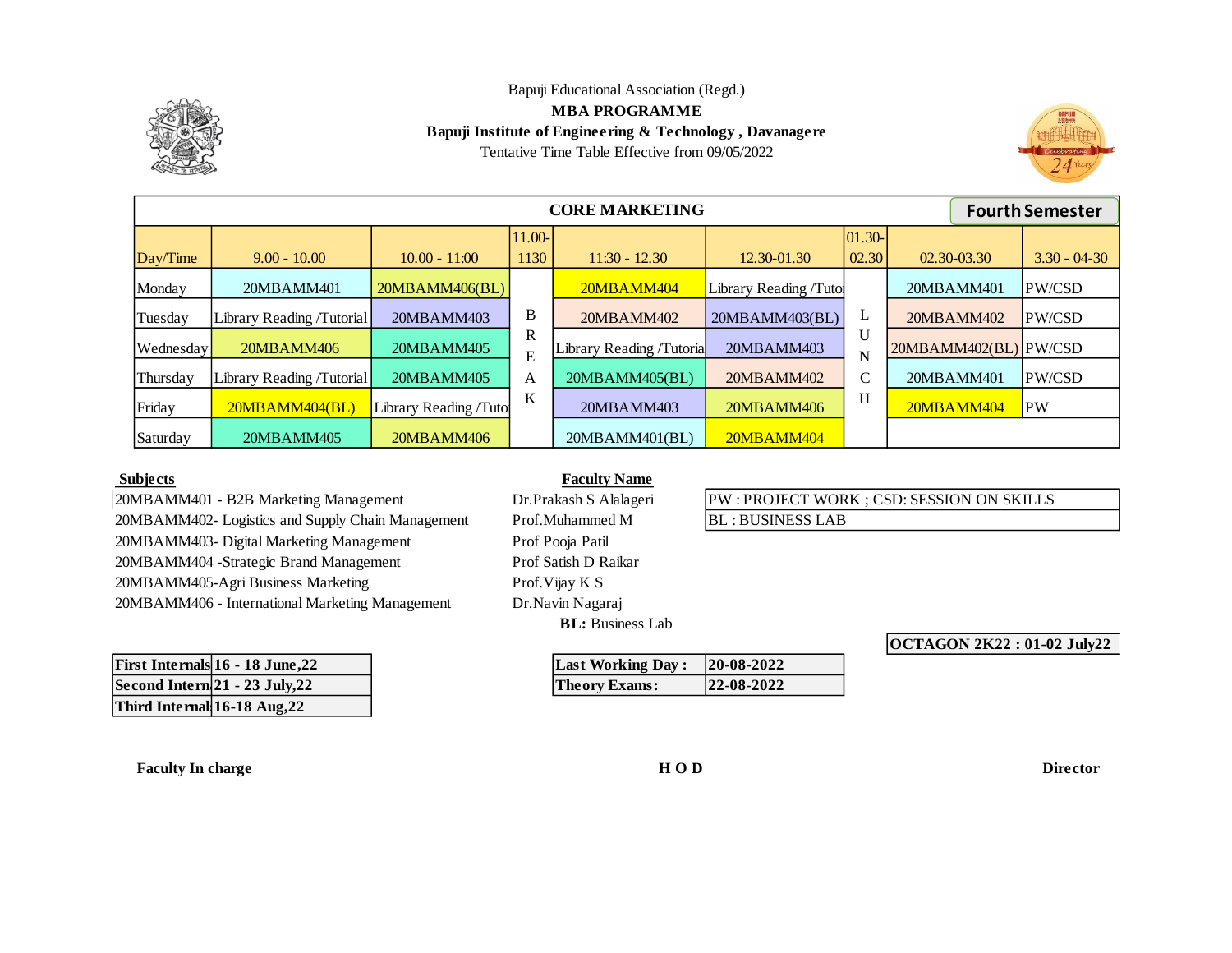

## **MBA PROGRAMME Bapuji Institute of Engineering & Technology , Davanagere**



Tentative Time Table Effective from 09/05/2022

| <b>MARKETING &amp; HUMAN RESOURCE</b> |                                          |                       |        |                          |                        |              |                 | <b>Fourth Semester</b> |                  |
|---------------------------------------|------------------------------------------|-----------------------|--------|--------------------------|------------------------|--------------|-----------------|------------------------|------------------|
|                                       |                                          |                       | 11.00- |                          |                        | 01.30        |                 |                        |                  |
| Day/Time                              | $9.00 - 10.00$                           | $10.00 - 11:00$       | 1130   | $11:30 - 12.30$          | 12.30-01.30            | 02.30        | $02.30 - 03.30$ |                        | $3.30 - 04 - 30$ |
| Monday                                | 20MBAMM401                               | 20MBAHR402            |        | 20MBAHR401               | Library Reading /Tutor |              | 20MBAMM401      |                        | IPW / CSD        |
| Tuesday                               | Library Reading /Tutorial                | 20MBAMM403            |        | 20MBAMM402               | 20MBAMM403(BL)         | ┻            | 20MBAMM402      |                        | PW / CSD         |
| Wednesday                             | 20MBAHR403                               | 20MBAHR403            | ×<br>∢ | Library Reading /Tutoria | 20MBAMM403             | U<br>N       | 20MBAMM402(BL)  |                        | PW / CSD         |
| Thursday                              | Library Reading /Tutorial 20MBAHR402(BL) |                       | BRE.   | 20MBAHR402               | 20MBAMM402             | $\mathsf{C}$ | 20MBAMM401      |                        | PW / CSD         |
| Friday                                | 20MBAHR401                               | Library Reading /Tuto |        | 20MBAMM403               | 20MBAHR403             | Н            | 20MBAHR401      |                        | <b>PW</b>        |
| Saturday                              | 20MBAHR401(BL)                           | 20MBAHR403(BL)        |        | 20MBAMM401(BL)           | 20MBAHR402             |              |                 |                        |                  |

#### **Subjects**

20MBAMM401 - B2B Marketing Management 20MBAMM403- Digital Marketing Management 20MBAHR401 -Organizational Leadership 20MBAHR402- Personal Growth & Interpersonal Effectiveness 20MBAHR403- International Human Resource Management Dr. Tribhuvananda H V 20MBAMM402- Logistics and Supply Chain Management Prof.Muhammed M

| First Internals   16 - 18 June, 22 |  |
|------------------------------------|--|
| Second Internals 21 - 23 July, 22  |  |
| Third Internals 16-18 Aug, 22      |  |

#### **Faculty Name**

**Last Working Day :** 20-08-2022 **Second Integrals Properties 22-08-2022** 

Prof.Shruti K Dr. Mohan Y C Dr.Prakash S Alalageri Prof.Pooja Patil

BL : BUSINESS LAB

PW : PROJECT WORK ; CSD: SESSION ON SKILLS

**OCTAGON 2K22 : 01-02 July22**

**Faculty In charge H O D Director**